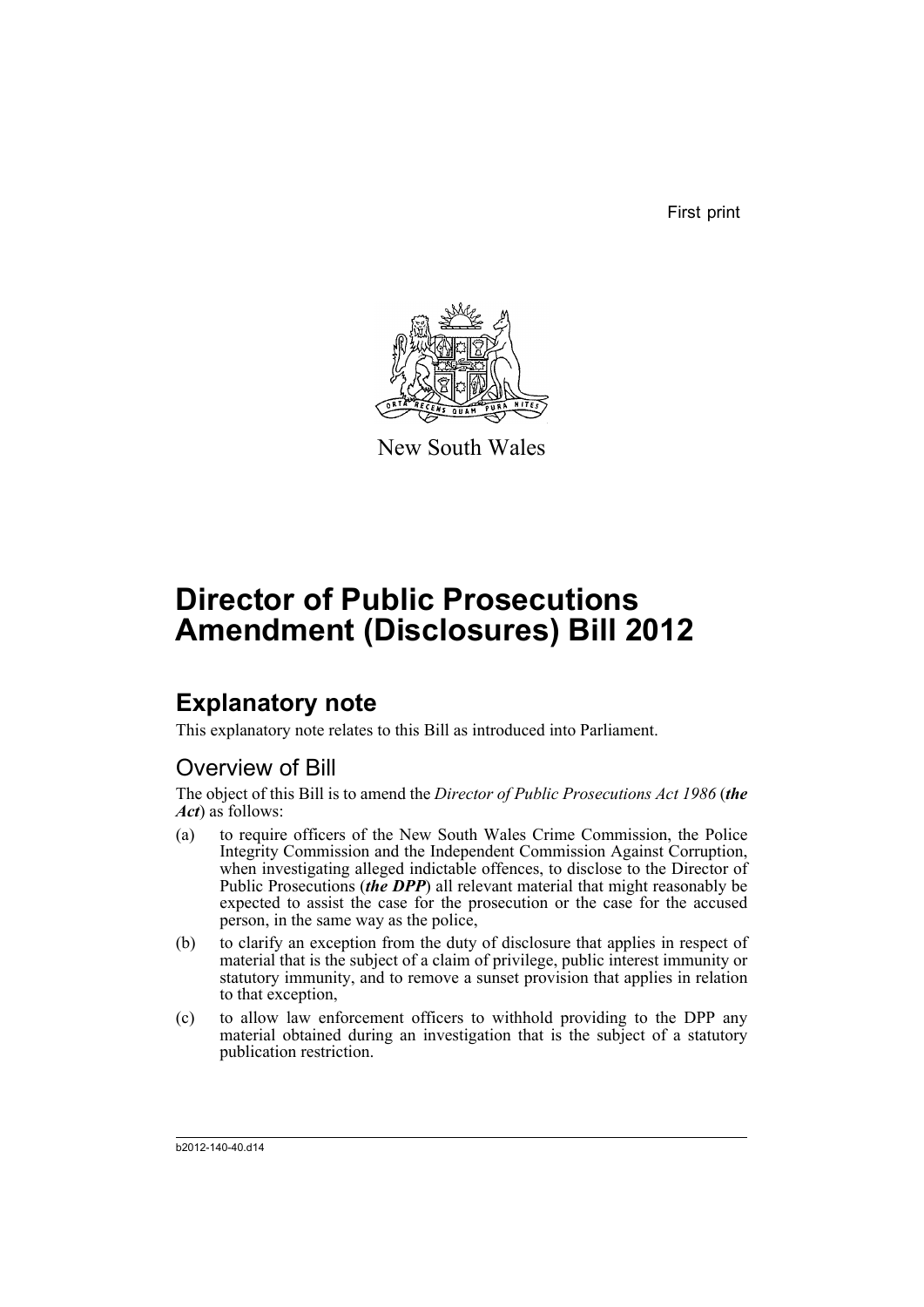Explanatory note

The Bill also amends the *Director of Public Prosecutions Regulation 2010* as a consequence of the above amendments.

# Outline of provisions

**Clause 1** sets out the name (also called the short title) of the proposed Act.

**Clause 2** provides for the commencement of the proposed Act on a day or days to be appointed by proclamation.

## **Schedule 1 Amendment of Director of Public Prosecutions Act 1986 No 207**

**Schedule 1 [1]** (and **Schedule 1 [3]**, to the extent that it defines *law enforcement officer*) extends existing disclosure requirements, that currently apply to police officers, so as to require officers of the New South Wales Crime Commission, the Police Integrity Commission and the Independent Commission Against Corruption, when investigating alleged indictable offences, to disclose to the DPP all relevant material that might reasonably be expected to assist the case for the prosecution or the case for the accused person.

**Schedule 1 [2]** makes it clear that the duty of disclosure arises if the DPP exercises any function under the Act with respect to the prosecution of the offence (for instance, if the DPP institutes proceedings in respect of the offence).

**Schedule 1 [3]** clarifies the duty of disclosure, insofar as it applies to sensitive material (that is, information, documents or other things that are the subject of a claim of privilege, public interest immunity or statutory immunity). At present, law enforcement officers are not required to disclose sensitive material to the DPP, but are required to disclose that they have obtained sensitive material. The amendment makes it clear that law enforcement officers are not required to provide sensitive material to the DPP, but are required to inform the DPP of:

- (a) the existence of the sensitive material, and
- (b) the nature of the claim relating to it.

Law enforcement officers are required to provide the sensitive material to the DPP if the DPP requests the provision of the material.

The sunset provision that applies to the existing provision relating to disclosure of sensitive material is repealed.

**Schedule 1 [3]** also provides for a new exception from the duty of disclosure. A law enforcement officer is not required to provide to the DPP any information, document or other thing if to do so would contravene a statutory publication restriction. A statutory publication restriction is a statutory provision, or an order made under a statutory provision, that prohibits or restricts the publication of certain evidence given before or obtained by the Police Integrity Commission, the New South Wales Crime Commission, or the Independent Commission Against Corruption. Law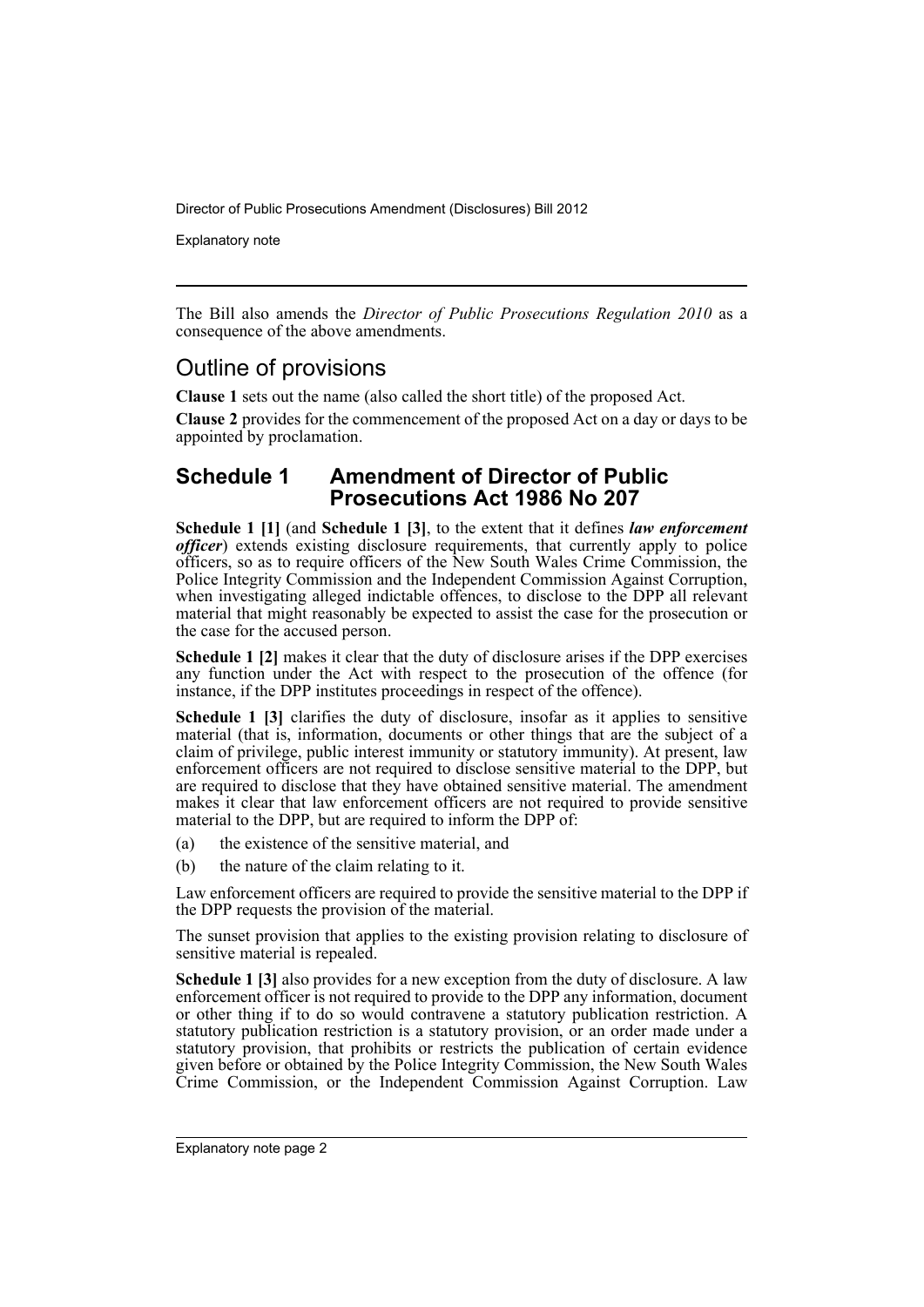Explanatory note

enforcement officers are required to inform the DPP of the existence and nature of material the subject of a statutory publication restriction, but only to the extent not prohibited by the statutory publication restriction.

**Schedule 1 [6] and [7]** provide for specific transitional matters and enable savings and transitional regulations to be made as a consequence of the amendments. **Schedule 1 [4]** and **[5]** are consequential amendments.

## **Schedule 2 Amendment of Director of Public Prosecutions Regulation 2010**

**Schedule 2** amends the *Director of Public Prosecutions Regulation 2010* as a consequence of the amendments to the Act. In particular, it provides for a new form in which disclosures to the DPP are to be made.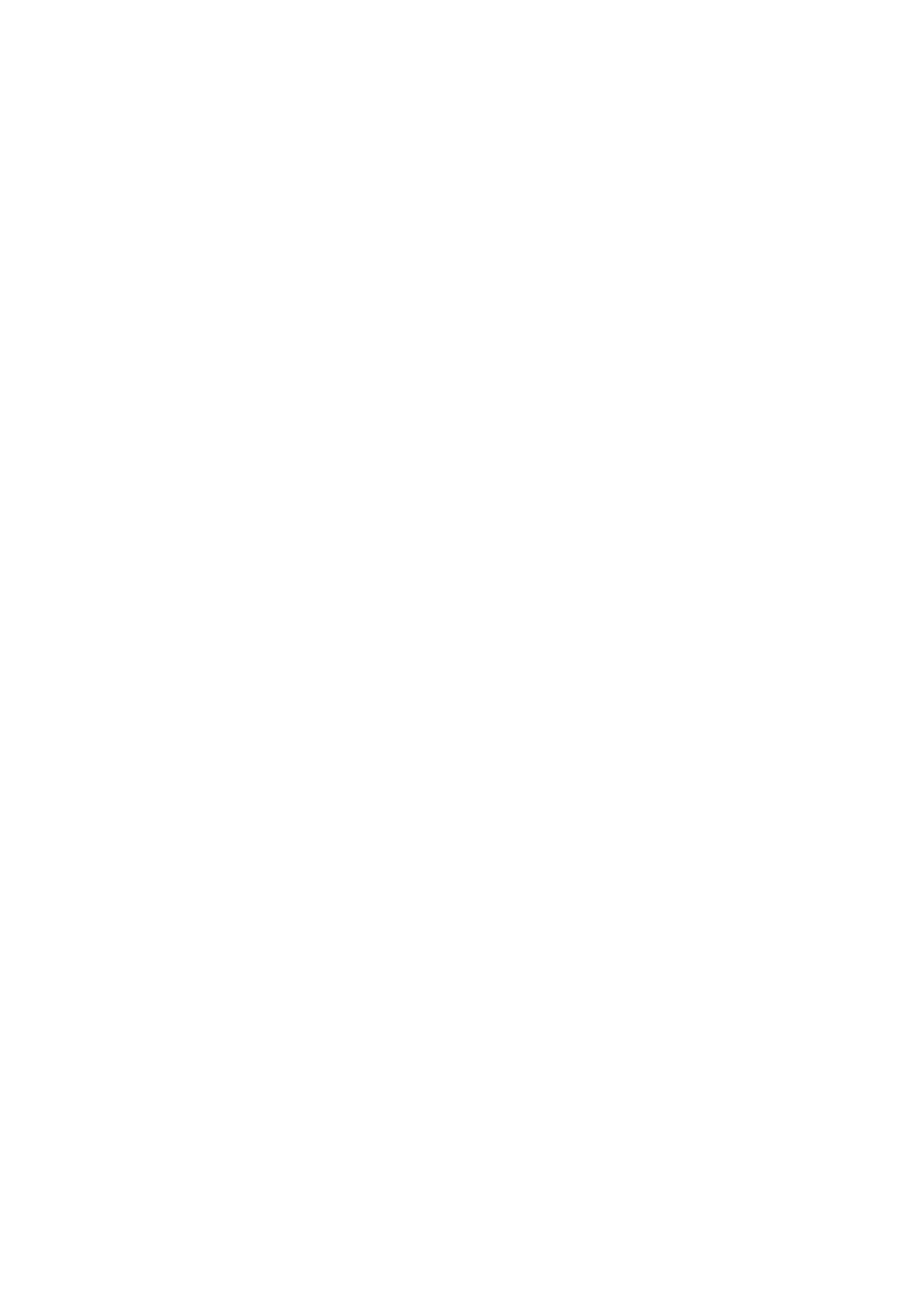First print



New South Wales

# **Director of Public Prosecutions Amendment (Disclosures) Bill 2012**

# **Contents**

|            |                                                                 | Page |
|------------|-----------------------------------------------------------------|------|
|            | Name of Act                                                     |      |
|            | Commencement                                                    | 2    |
| Schedule 1 | Amendment of Director of Public Prosecutions Act<br>1986 No 207 | 3    |
| Schedule 2 | Amendment of Director of Public Prosecutions<br>Regulation 2010 | 6    |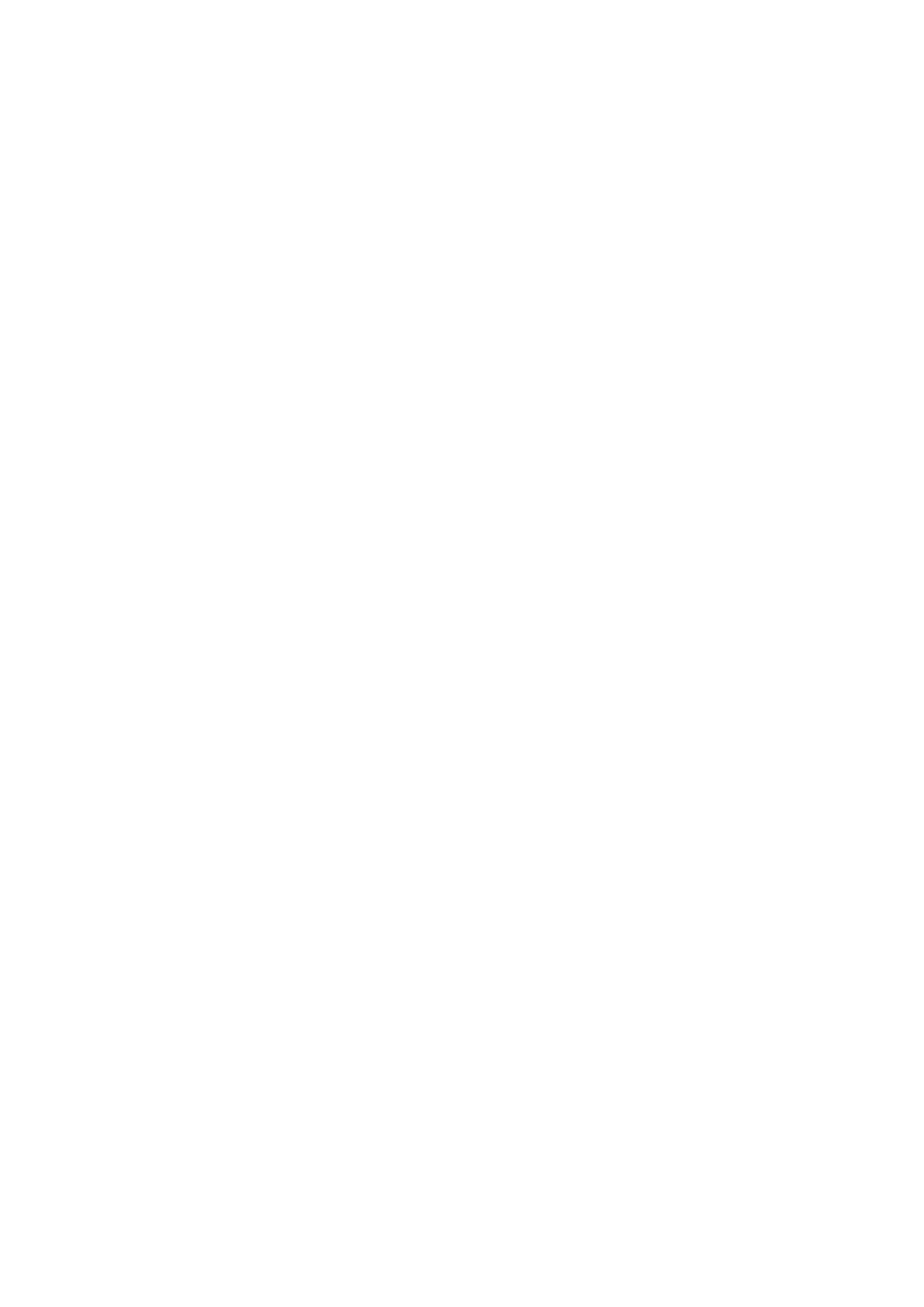

New South Wales

# **Director of Public Prosecutions Amendment (Disclosures) Bill 2012**

No , 2012

## **A Bill for**

An Act to amend the *Director of Public Prosecutions Act 1986*, and the regulation under that Act, to make further provision with respect to disclosures to the DPP.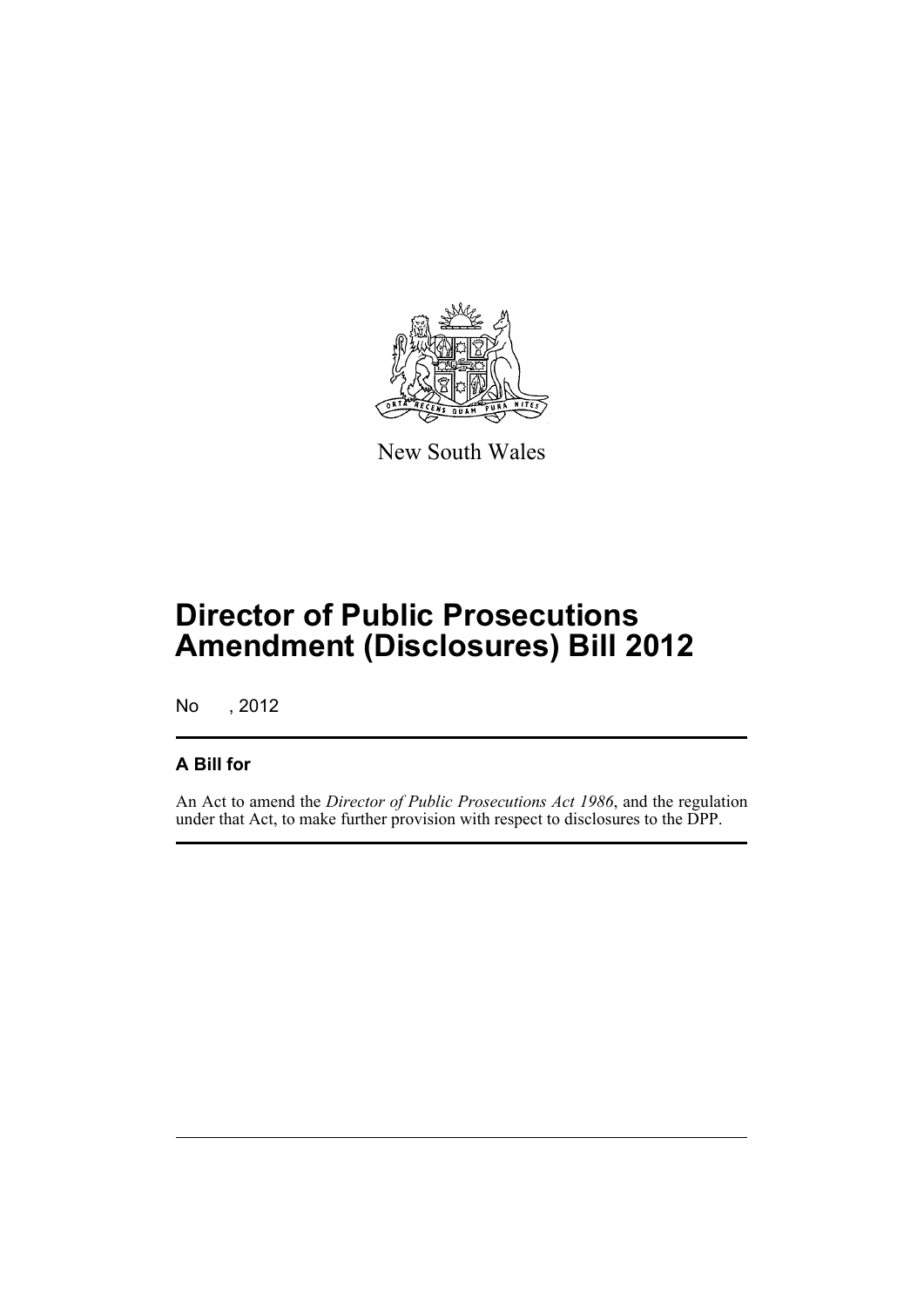<span id="page-7-1"></span><span id="page-7-0"></span>

| The Legislature of New South Wales enacts:                                           | 1             |
|--------------------------------------------------------------------------------------|---------------|
| Name of Act                                                                          | $\mathcal{P}$ |
| This Act is the Director of Public Prosecutions Amendment<br>(Disclosures) Act 2012. | 3<br>4        |
| <b>Commencement</b>                                                                  | -5            |
| This Act commences on a day or days to be appointed by proclamation.                 | 6             |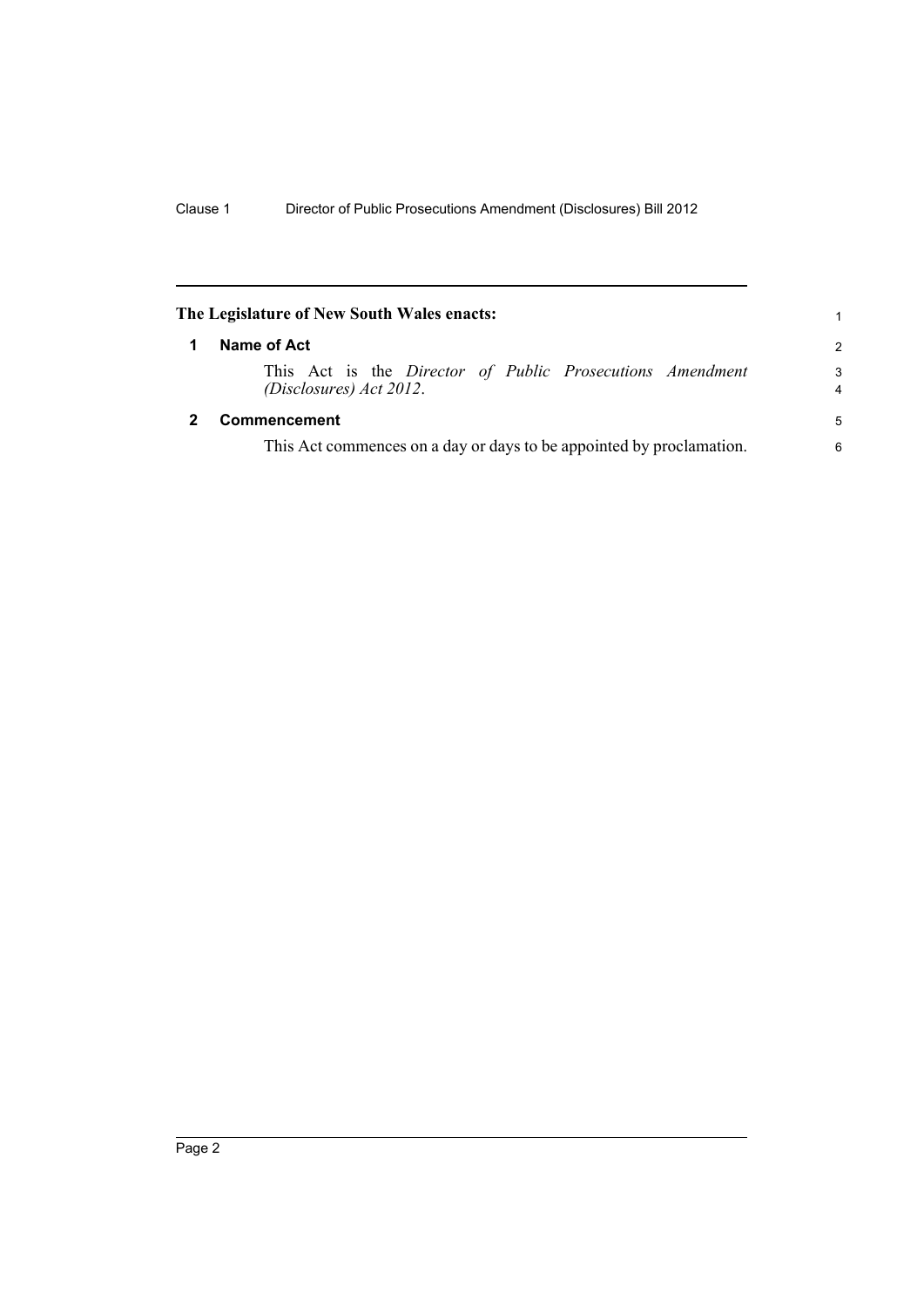Amendment of Director of Public Prosecutions Act 1986 No 207 Schedule 1

1 2

## <span id="page-8-0"></span>**Schedule 1 Amendment of Director of Public Prosecutions Act 1986 No 207**

| [1]   |                     | Section 15A Disclosures by law enforcement officers                                                                                                                                                                                                                                                                                                                                                              | 3                                |
|-------|---------------------|------------------------------------------------------------------------------------------------------------------------------------------------------------------------------------------------------------------------------------------------------------------------------------------------------------------------------------------------------------------------------------------------------------------|----------------------------------|
|       |                     | Omit "Police officers" and "police officers" wherever occurring in<br>section 15A $(1)$ , $(3)$ , $(4)$ and $(5)$ .                                                                                                                                                                                                                                                                                              | 4<br>5                           |
|       | respectively.       | Insert instead "Law enforcement officers" and "law enforcement officers",                                                                                                                                                                                                                                                                                                                                        | $\,6\,$<br>$\overline{7}$        |
| $[2]$ | Section 15A (1A)    |                                                                                                                                                                                                                                                                                                                                                                                                                  | 8                                |
|       |                     | Insert after section $15A(1)$ :                                                                                                                                                                                                                                                                                                                                                                                  | 9                                |
|       | (1A)                | The duty of disclosure arises if the Director exercises any<br>function under this Act with respect to the prosecution of the<br>offence.                                                                                                                                                                                                                                                                        | 10<br>11<br>12                   |
| $[3]$ | Section 15A (6)-(9) |                                                                                                                                                                                                                                                                                                                                                                                                                  | 13                               |
|       |                     | Omit section 15A (6) and (7). Insert instead:                                                                                                                                                                                                                                                                                                                                                                    | 14                               |
|       | (6)                 | The duty imposed by this section does not require law<br>enforcement officers to provide to the Director any information,<br>documents or other things that are the subject of a claim of<br>privilege, public interest immunity or statutory immunity. The<br>duty of a law enforcement officer in such a case is to inform the<br>Director of:                                                                 | 15<br>16<br>17<br>18<br>19<br>20 |
|       |                     | the existence of any information, document or other thing<br>(a)<br>of that kind, and                                                                                                                                                                                                                                                                                                                            | 21<br>22                         |
|       |                     | the nature of that information, document or other thing and<br>(b)<br>the claim relating to it.                                                                                                                                                                                                                                                                                                                  | 23<br>24                         |
|       | (7)                 | However, a law enforcement officer must provide to the Director<br>any information, document or other thing the subject of a claim<br>of privilege, public interest immunity or statutory immunity, if<br>the Director requests it to be provided.                                                                                                                                                               | 25<br>26<br>27<br>28             |
|       | (8)                 | The duty imposed by this section does not require law<br>enforcement officers to provide to the Director any information,<br>document or other thing if to do so would contravene a statutory<br>publication restriction. The duty of a law enforcement officer in<br>such a case is to inform the Director of the following, but only to<br>the extent not prohibited by the statutory publication restriction: | 29<br>30<br>31<br>32<br>33<br>34 |
|       |                     | the existence of any information, document or other thing<br>(a)<br>of that kind,                                                                                                                                                                                                                                                                                                                                | 35<br>36                         |
|       |                     | (b)<br>the nature of that information, document or other thing.                                                                                                                                                                                                                                                                                                                                                  | 37                               |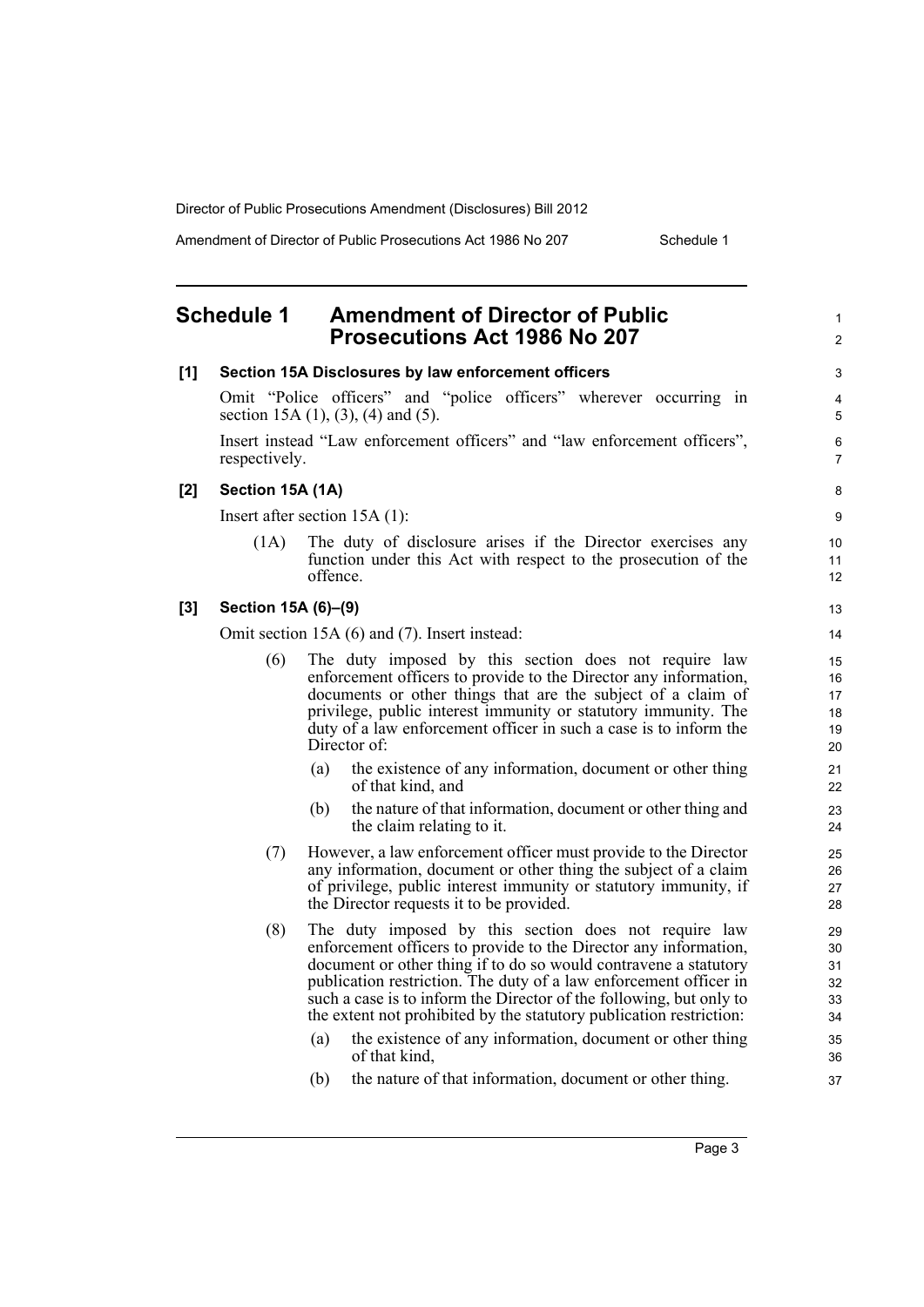| Amendment of Director of Public Prosecutions Act 1986 No 207<br>Schedule 1 |
|----------------------------------------------------------------------------|
|----------------------------------------------------------------------------|

|     | (9)                             |     | In this section:                                                                                                            | 1                       |
|-----|---------------------------------|-----|-----------------------------------------------------------------------------------------------------------------------------|-------------------------|
|     |                                 |     | <i>law enforcement officer</i> means a police officer, or an officer of                                                     | $\overline{\mathbf{c}}$ |
|     |                                 |     | one of the following agencies, who is responsible for an                                                                    | 3                       |
|     |                                 |     | investigation into a matter that involves the suspected                                                                     | 4                       |
|     |                                 |     | commission of an alleged indictable offence:                                                                                | 5                       |
|     |                                 | (a) | the Police Integrity Commission,                                                                                            | 6                       |
|     |                                 | (b) | the New South Wales Crime Commission,                                                                                       | 7                       |
|     |                                 | (c) | the Independent Commission Against Corruption.                                                                              | 8                       |
|     |                                 |     | statutory <i>publication</i> restriction means a prohibition or<br>restriction on publication that is imposed by or under:  | 9<br>10                 |
|     |                                 | (a) | section 52 or 53 of the Police Integrity Commission Act<br>$1996,$ or                                                       | 11<br>12                |
|     |                                 | (b) | section 45 of the Crime Commission Act 2012, or                                                                             | 13                      |
|     |                                 | (c) | section 112 of the Independent Commission Against<br>Corruption Act 1988.                                                   | 14<br>15                |
| [4] |                                 |     | <b>Section 36 Savings and transitional provisions</b>                                                                       | 16                      |
|     |                                 |     | Insert ", as so inserted," after "of section $15A(6)$ " in section $36(11)$ .                                               | 17                      |
| [5] | Section 36, note                |     |                                                                                                                             | 18                      |
|     | Insert after section $36(11)$ : |     |                                                                                                                             | 19                      |
|     |                                 |     | <b>Note.</b> For savings and transitional provisions relating to amendments<br>made to this Act after 2011, see Schedule 2. | 20<br>21                |
| [6] | <b>Section 37 Regulations</b>   |     |                                                                                                                             | 22                      |
|     |                                 |     | Insert at the end of section $37(3)$ :                                                                                      | 23                      |
|     |                                 |     | any Act that amends this Act                                                                                                | 24                      |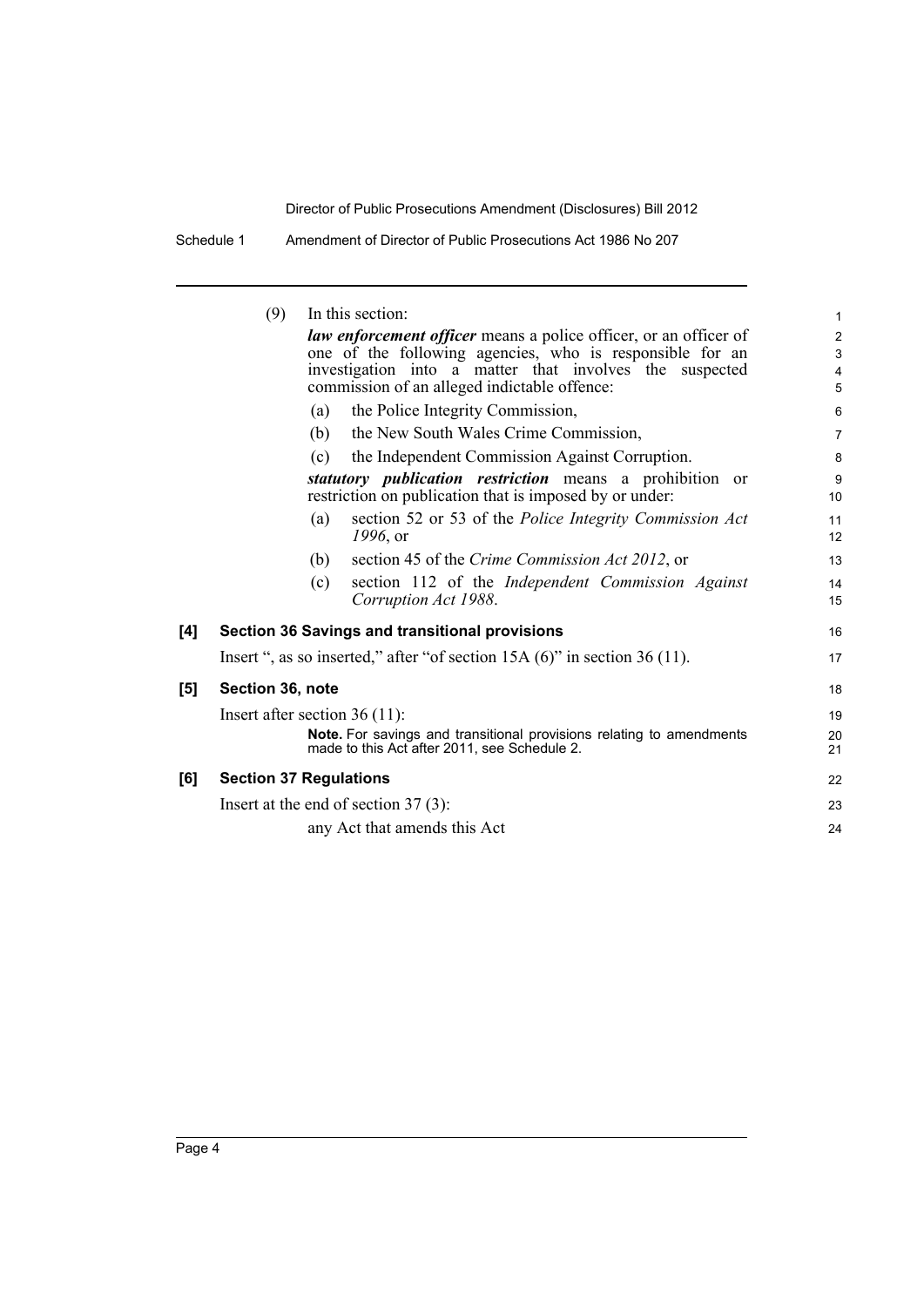Amendment of Director of Public Prosecutions Act 1986 No 207 Schedule 1

#### **[7] Schedule 2** Insert after Schedule 1: **Schedule 2 Savings, transitional and other provisions Part 1 Provision consequent on Director of Public Prosecutions Amendment (Disclosures) Act 2012 1 Application of amendments** An amendment made to section 15A or the *Director of Public Prosecutions Regulation 2010* by the *Director of Public Prosecutions Amendment (Disclosures) Act 2012* extends to an alleged indictable offence that a law enforcement officer investigated, or started to investigate, before the commencement of the amendment if the Director first exercises a function under this Act, in respect of the prosecution of the offence, after the commencement of the amendment. 1 2 3 4 5 6 7 8 9 10 11 12 13 14 15 16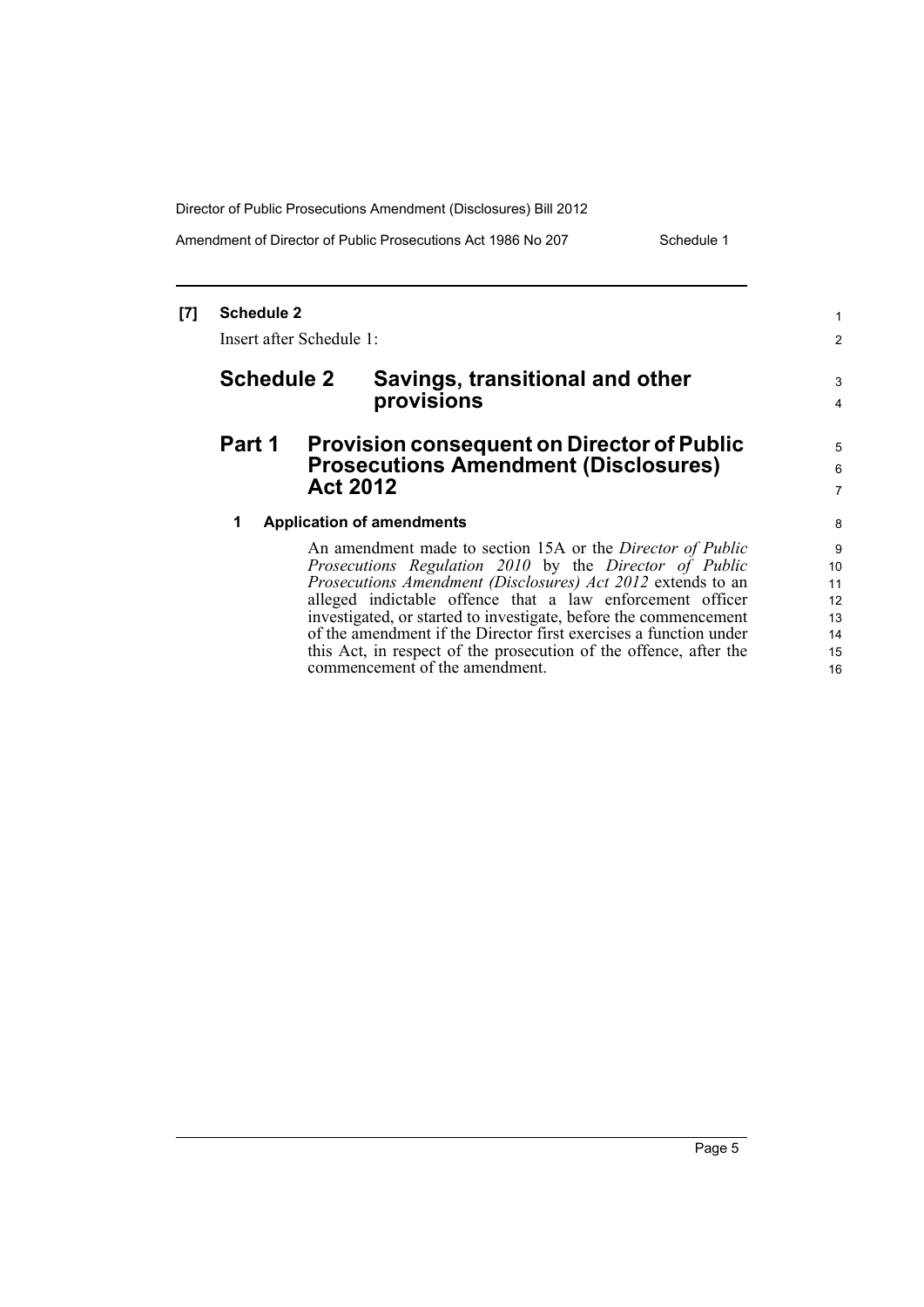1

Schedule 2 Amendment of Director of Public Prosecutions Regulation 2010

## <span id="page-11-0"></span>**Schedule 2 Amendment of Director of Public Prosecutions Regulation 2010**

|     | <b>Prosecutions Regulation 2010</b>                                                                                                                                             | $\overline{2}$       |
|-----|---------------------------------------------------------------------------------------------------------------------------------------------------------------------------------|----------------------|
| [1] | <b>Clause 5</b>                                                                                                                                                                 | 3                    |
|     | Omit the clause. Insert instead:                                                                                                                                                | 4                    |
|     | 5<br>Prescribed form for law enforcement officer disclosure                                                                                                                     | 5                    |
|     | For the purposes of section 15A of the Act, disclosures by a law<br>enforcement officer to the Director must:                                                                   | 6<br>$\overline{7}$  |
|     | be in the form set out in Schedule 1, and<br>(a)                                                                                                                                | 8                    |
|     | be completed, signed and dated by the law enforcement<br>(b)<br>officer, and                                                                                                    | 9<br>10              |
|     | (c)<br>be signed and dated by the relevant superior officer, being:                                                                                                             | 11                   |
|     | in the case of a disclosure by a police officer—the<br>(i)<br>police officer who holds the position of Brief<br>Manager in the NSW Police Force, or                             | 12<br>13<br>14       |
|     | in the case of a disclosure by an officer of the New<br>(ii)<br>South<br>Wales<br>Crime<br>Commission—the<br>Commissioner or an Assistant Commissioner of the<br>Commission, or | 15<br>16<br>17<br>18 |
|     | in the case of a disclosure by an officer of the Police<br>(iii)<br>Integrity Commission—the Commissioner or an<br>Assistant Commissioner of the Commission, or                 | 19<br>20<br>21       |
|     | in the case of a disclosure by an officer of the<br>(iv)<br>Independent Commission Against Corruption—the<br>Commissioner or an Assistant Commissioner of the<br>Commission.    | 22<br>23<br>24<br>25 |
| [2] | <b>Schedule 1</b>                                                                                                                                                               | 26                   |
|     | Omit the Schedule. Insert instead:                                                                                                                                              | 27                   |
|     | <b>Schedule 1</b><br>Disclosure certificate (for<br>prosecutions and advisings)                                                                                                 | 28<br>29             |
|     | (Clause 5)                                                                                                                                                                      | 30                   |
|     | (Director of Public Prosecutions Act 1986, section 15A)<br>Matter of:<br>Charge No(s) [if applicable]:                                                                          | 31<br>32<br>33       |
|     | For indictable offence(s) of:                                                                                                                                                   | 34                   |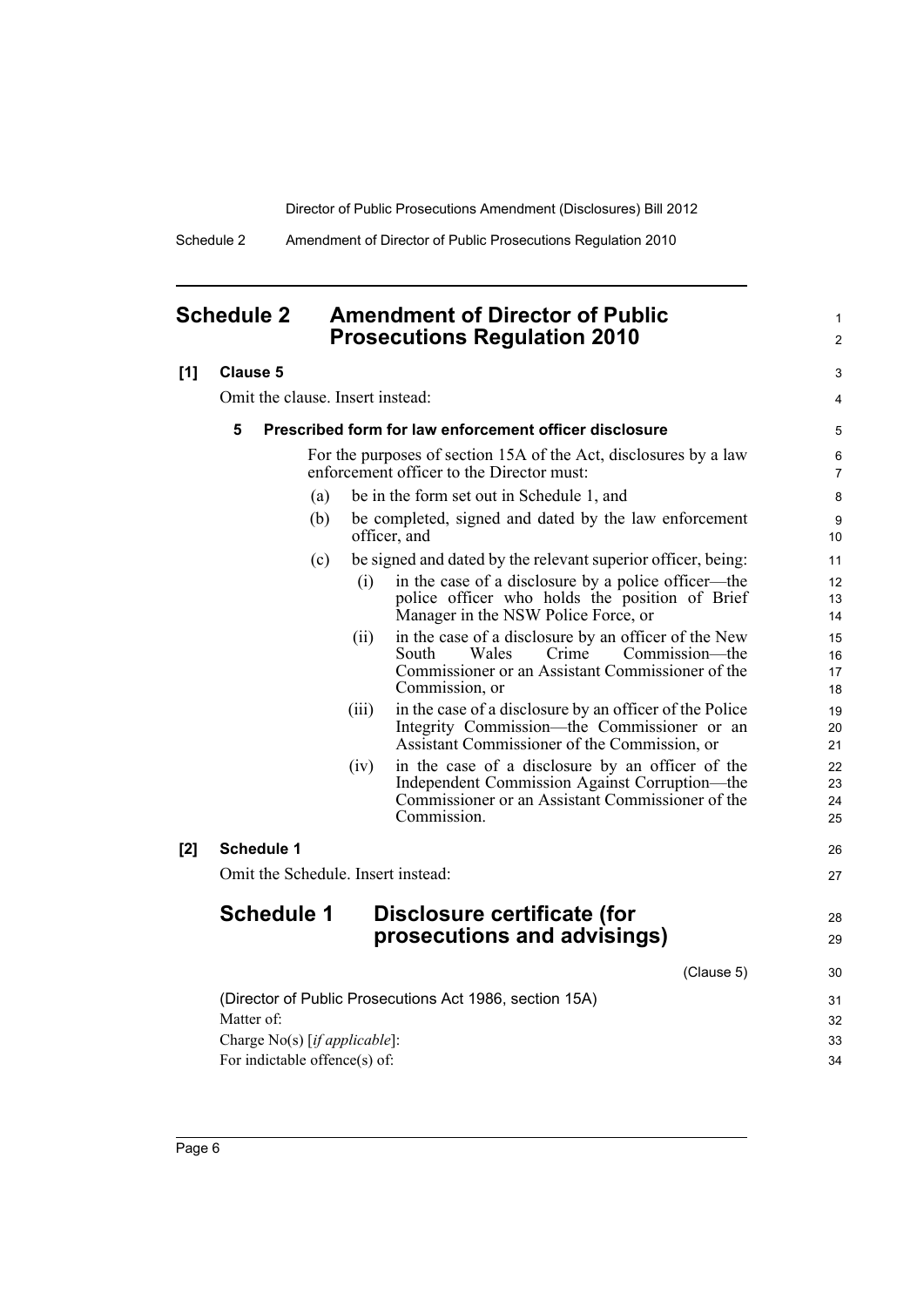Amendment of Director of Public Prosecutions Regulation 2010 Schedule 2

### **Acknowledgement**

I am aware that as a law enforcement officer investigating an alleged indictable offence I have a duty, under section 15A of the *Director of Public Prosecutions Act 1986*, to disclose to the Director of Public Prosecutions (*the DPP*) all relevant material.

I understand *relevant material* to be all relevant information, documents or other things obtained during the investigation that might reasonably be expected to assist the case for the prosecution or the case for the accused person.

I am aware that my duty to disclose continues until the DPP decides that the accused person will not be prosecuted for the alleged offence(s), the accused person is found guilty or acquitted, or the prosecution is terminated.

I am aware that my duty to disclose as outlined above is subject to claims of privilege, public interest immunity or statutory immunity. I am aware that such claims are to be directed as follows:

- (a) for police officers—through my Commander to the General Manager, Court and Legal Services of the NSW Police Force,
- (b) for other law enforcement officers—through my manager to the Commissioner or an Assistant Commissioner of the agency of which I am an officer.

I am aware that the duty to disclose is also subject to any statutory publication restriction. A *statutory publication restriction* is a prohibition or restriction on publication imposed by or under section 52 or 53 of the *Police Integrity Commission Act 1996*, section 45 of the *Crime Commission Act 2012* or section 112 of the *Independent Commission Against Corruption Act 1988*.

### **Certification**

I certify that the information I have given in Schedules 1, 2 and 3 is true, to the best of my knowledge and belief.

Schedule 1 relates to relevant material, not contained in the brief of evidence, that is the subject of a claim of privilege, public interest immunity or statutory immunity. I am aware that I am required to disclose to the DPP the existence and nature of all such material. I am aware that I must retain the material for as long as my duty to disclose exists and provide the material to the DPP on request.

Schedule 2 relates to relevant material, not contained in the brief of evidence, that is the subject of a statutory publication restriction. I am aware that I am required to disclose to the DPP the existence of any such material, and the nature of the material, but only to the extent not prohibited by the statutory publication restriction. I am aware that I must retain the material for as long as my duty to disclose exists.

Schedule 3 relates to relevant material, not contained in the brief of evidence, that is not the subject of a privilege or an immunity claim or a statutory publication restriction. Unless impracticable to do so, I have attached a copy of all such material to this certificate. If a copy of any such material has not been provided, I am aware that I must retain the material for as long as my duty to disclose exists and facilitate access to the material by the DPP.

1  $\overline{2}$ 3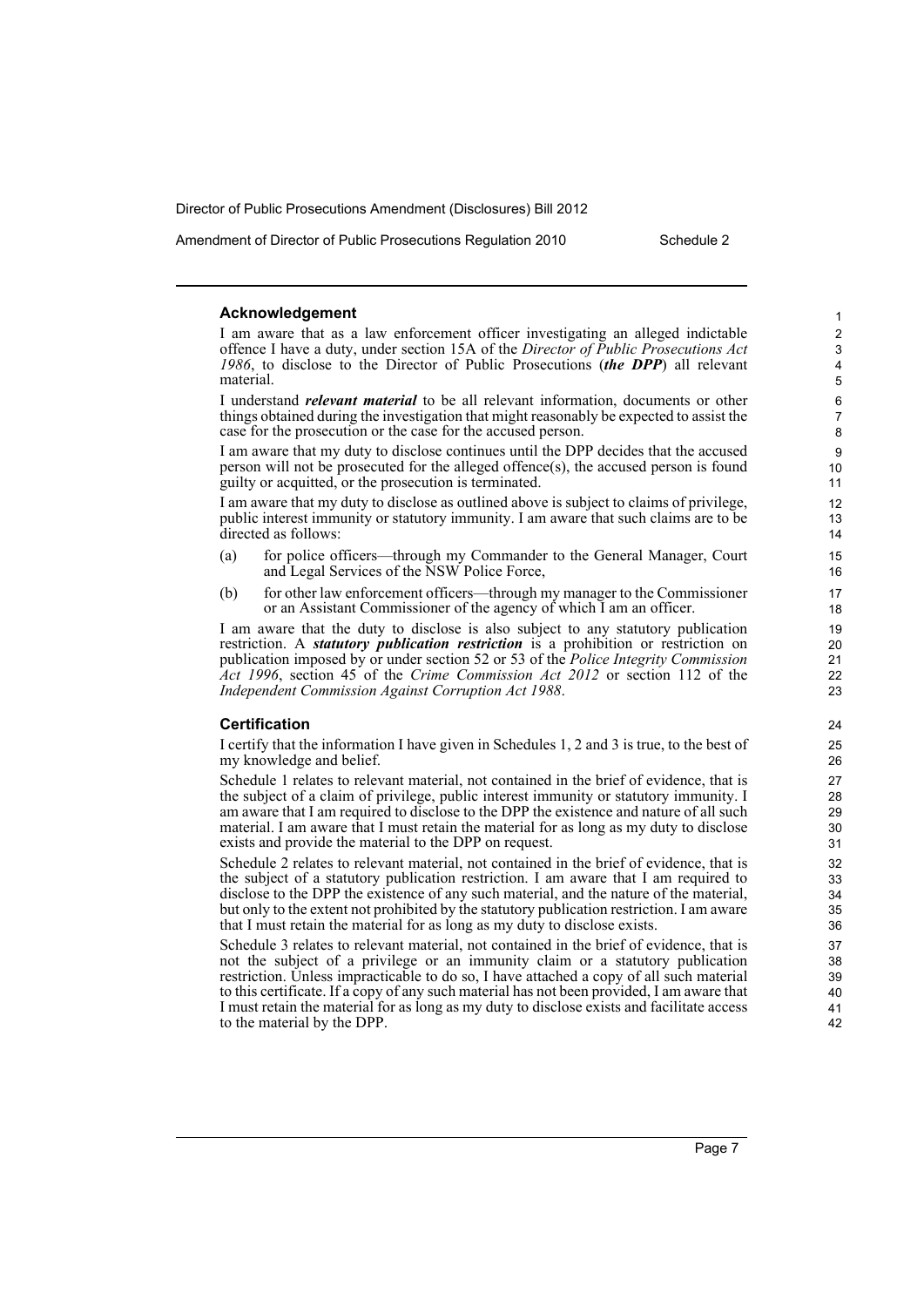Schedule 2 Amendment of Director of Public Prosecutions Regulation 2010

### **Undertaking**

I undertake to advise the DPP in writing, as soon as practicable, if I become aware of any additional information, documents or other things that might reasonably be expected to assist the case for the prosecution or the case for the accused person. Signed [*officer responsible for investigation of case*]:

Date:

Name:

Rank [*if applicable*]:

### **Received and noted by superior officer\***

Signed [*superior officer*]: Date: Name:

Rank [*if applicable*]:

\*If the disclosing law enforcement officer is a police officer, this form should be signed by the Brief Manager of the NSW Police Force. If the disclosing law enforcement officer is an officer of the NSW Crime Commission, the Independent Commission Against Corruption or the Police Integrity Commission, this form should be signed by the Commissioner or an Assistant Commissioner of that agency.

### **Schedule 1: relevant material that may be immune from disclosure**

| Certification*                                                                                                                                                                                                               | Yes | lNo |
|------------------------------------------------------------------------------------------------------------------------------------------------------------------------------------------------------------------------------|-----|-----|
| There is relevant material, not contained in the brief of evidence,<br>that is the subject of a claim of privilege, public interest immunity<br>or statutory immunity. That material is described in this Schedule<br>below. |     |     |

| <b>Description of item</b> | <b>Privilege/immunity sought**</b> |  |
|----------------------------|------------------------------------|--|
|                            |                                    |  |

### **Schedule 2: relevant material that is the subject of a statutory publication restriction**

| Certification*                                                                                                                                                                                                                                                                                                                                                                                            | Yes | lΝo |
|-----------------------------------------------------------------------------------------------------------------------------------------------------------------------------------------------------------------------------------------------------------------------------------------------------------------------------------------------------------------------------------------------------------|-----|-----|
| There is relevant material, not contained in the brief of evidence,<br>that is the subject of a statutory publication restriction and the<br>existence of which I can disclose without contravening the<br>statutory publication restriction. That material is described in this<br>Schedule below. [Describe the material only to the extent not<br>prohibited by the statutory publication restriction] |     |     |

20 21

19